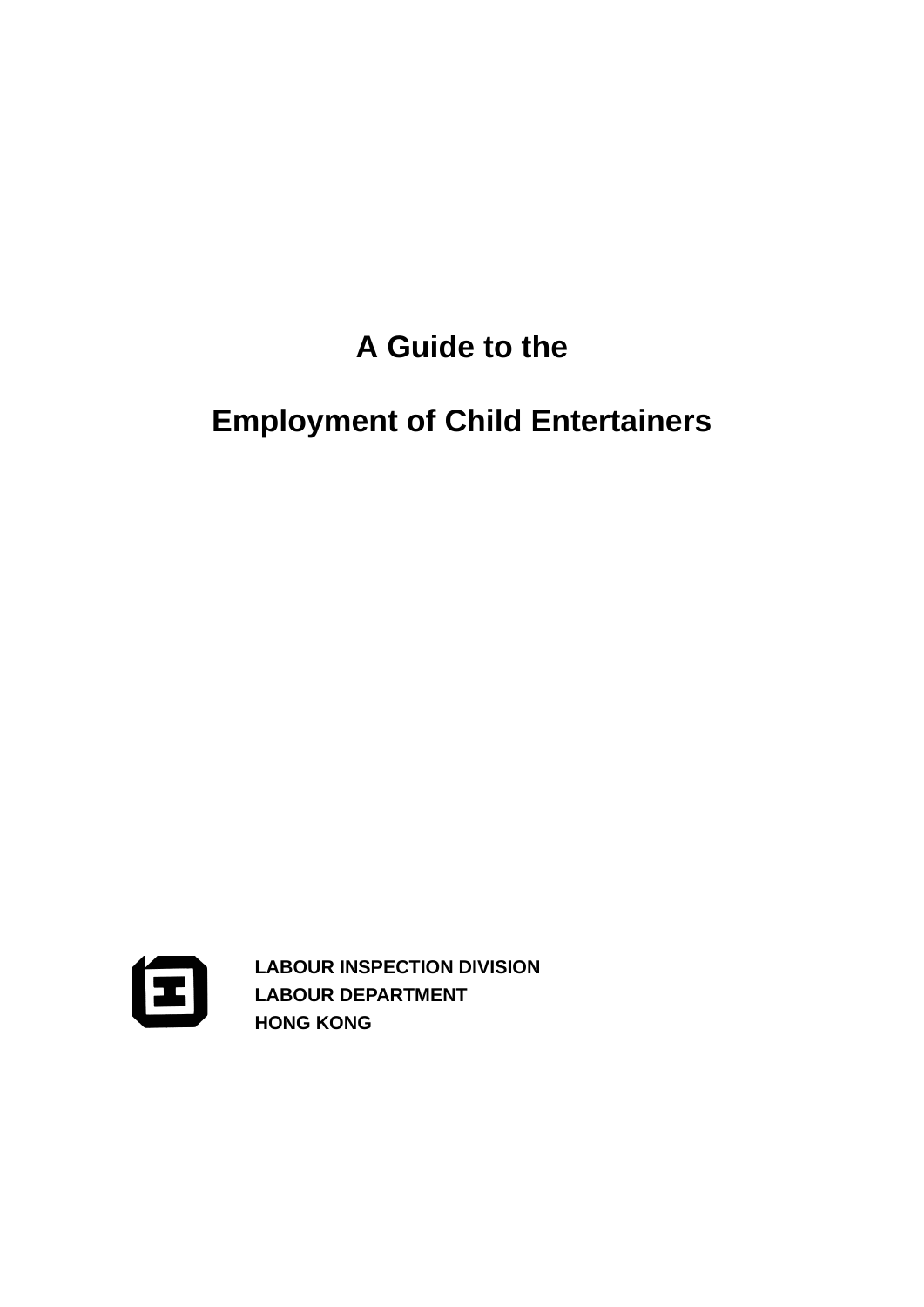## **Table of Contents**

|                                                                                                                      | Page           |
|----------------------------------------------------------------------------------------------------------------------|----------------|
|                                                                                                                      | 1              |
|                                                                                                                      | 1              |
| General prohibition of employment of children                                                                        | 1              |
| Special permission granted by the Commissioner for Labour                                                            | 2              |
|                                                                                                                      | $\overline{2}$ |
| Application procedures <b>contained a material container and a material container and a material container and a</b> | $\overline{2}$ |
| Standard conditions imposed upon the grant of the special<br>permission                                              | 3              |
| Children participating in cultural performance <i>manufation</i> contains the children participating                 | 4              |
|                                                                                                                      | 5              |
|                                                                                                                      | 5              |
| Relevant labour legislation [1] [1] [1] Relevant labour legislation                                                  | 5              |
|                                                                                                                      | 6              |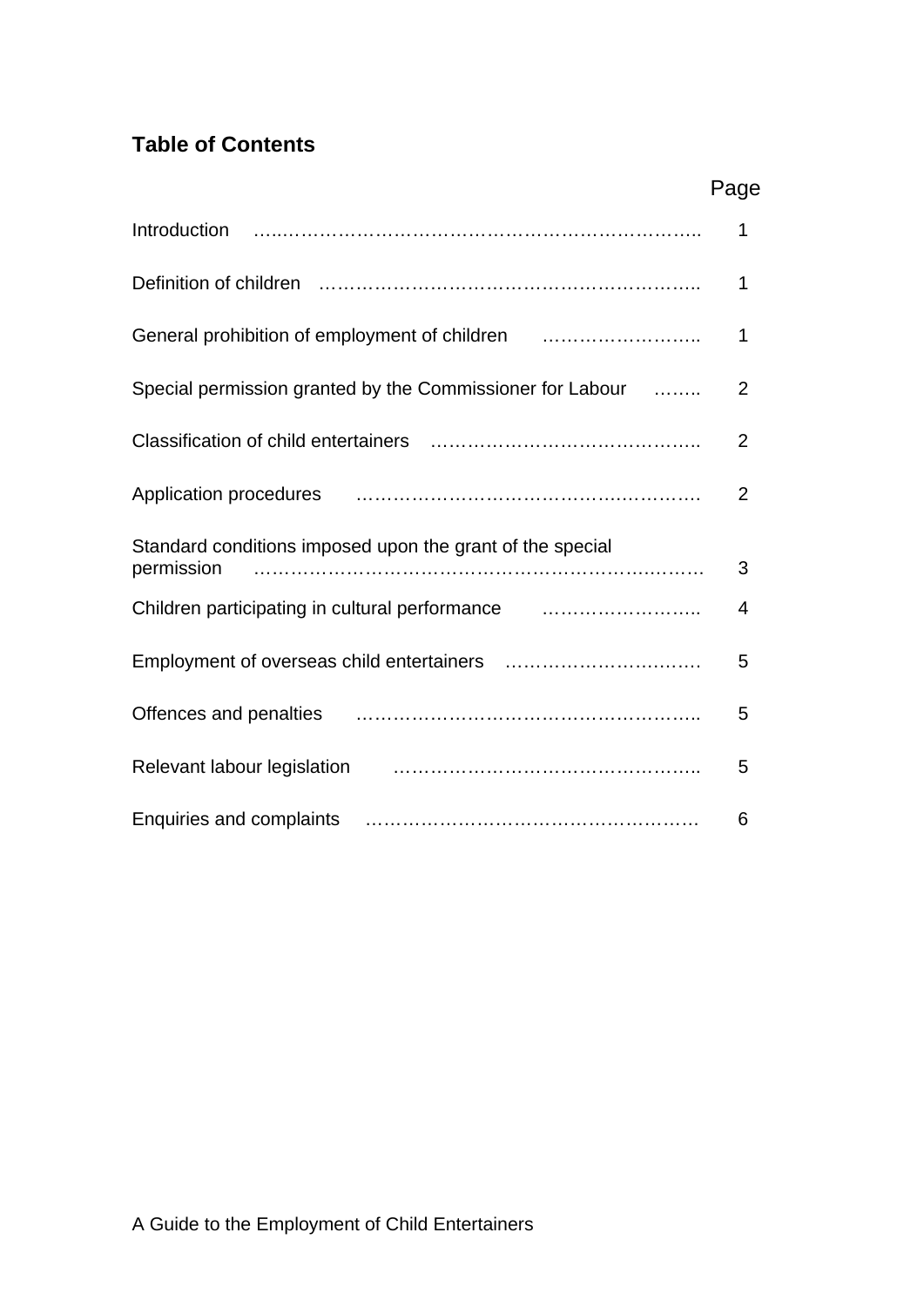## **Introduction**

The Employment of Children Regulations, made under the Employment Ordinance (Cap. 57), prohibit the employment of children in industrial undertakings and regulate the employment of children in non-industrial establishments, so as not to interfere with their schooling.

However, an employer in the entertainment, advertising or related field may, due to genuine need of the industry, find it necessary to employ child entertainers of different ages in his productions. This guide outlines the main features of the application procedures for employing child entertainers and lists out the standard conditions imposed by the Commissioner for Labour in order to help employers understand their obligations and child employees know their entitlements.

For more detailed conditions and restrictions for the employment of children, please refer to "A Concise Guide to the Employment of Children Regulations".

## **Definition of children**

A "child" is defined under the Employment Ordinance as a person under the age of 15 years.

## **General prohibition of employment of children**

No person shall employ a child in any industrial undertaking. Subject to certain restrictions in the Employment of Children Regulations, children aged 13 or over may be employed in non-industrial establishments. However, children of this category, who have not completed Form III of secondary education, are forbidden to enter into employment in any place of public entertainment except for non-profit making purposes.

A child who works in any place of employment, whether for wages or not, shall be deemed to be employed therein for the purposes of the Regulations.

The Employment of Children Regulations do not apply in relation to children who are registered apprentices under the Apprenticeship Ordinance (Cap.47).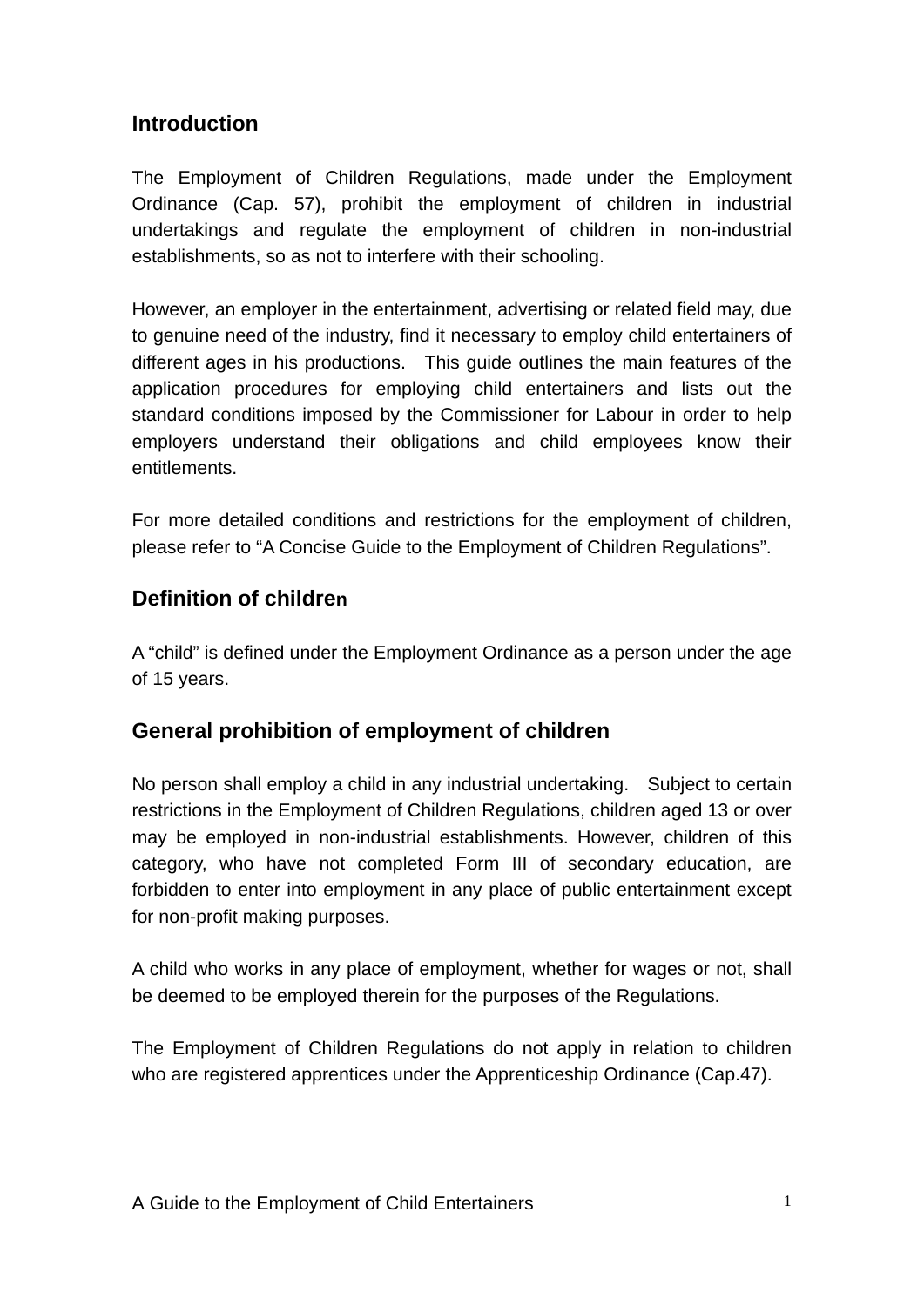## **Special permission granted by the Commissioner for Labour**

For the development of art or training, the Commissioner for Labour may permit the employment of children of different ages as entertainers by granting exemption from certain provisions of the Employment of Children Regulations. An employer intending to employ child entertainers should apply to the Commissioner in writing before the employment commences.

To ensure that the children's schooling is not interfered and their well-being including safety, health and morals are not jeopardized, the Commissioner will impose specific conditions and restrictions upon the grant of special permissions.

## **Classification of child entertainers**

According to the pattern of employment, child entertainers are broadly classified into the following two categories:

- (a) Extras ad hoc employment in a particular programme or production; and
- (b) Contract artistes/freelancers employment on a contract covering a certain period of time or on programme basis.

Different application procedures and employment conditions are set for the employment of different categories of child entertainers.

## **Application procedures**

(a) Extras

The application (Form CEF-1) should reach the Labour Department at least 48 hours before commencement of the employment. A script or storyboard of the production should also be submitted.

(b) Contract artistes/freelancers

The application (Forms CEF-1 and CEF-2), together with a script or storyboard of the production, should reach the Labour Department at least 7 days before commencement of the employment. Besides, copies of each child employee's employment record (Form CEF-4), his parent's written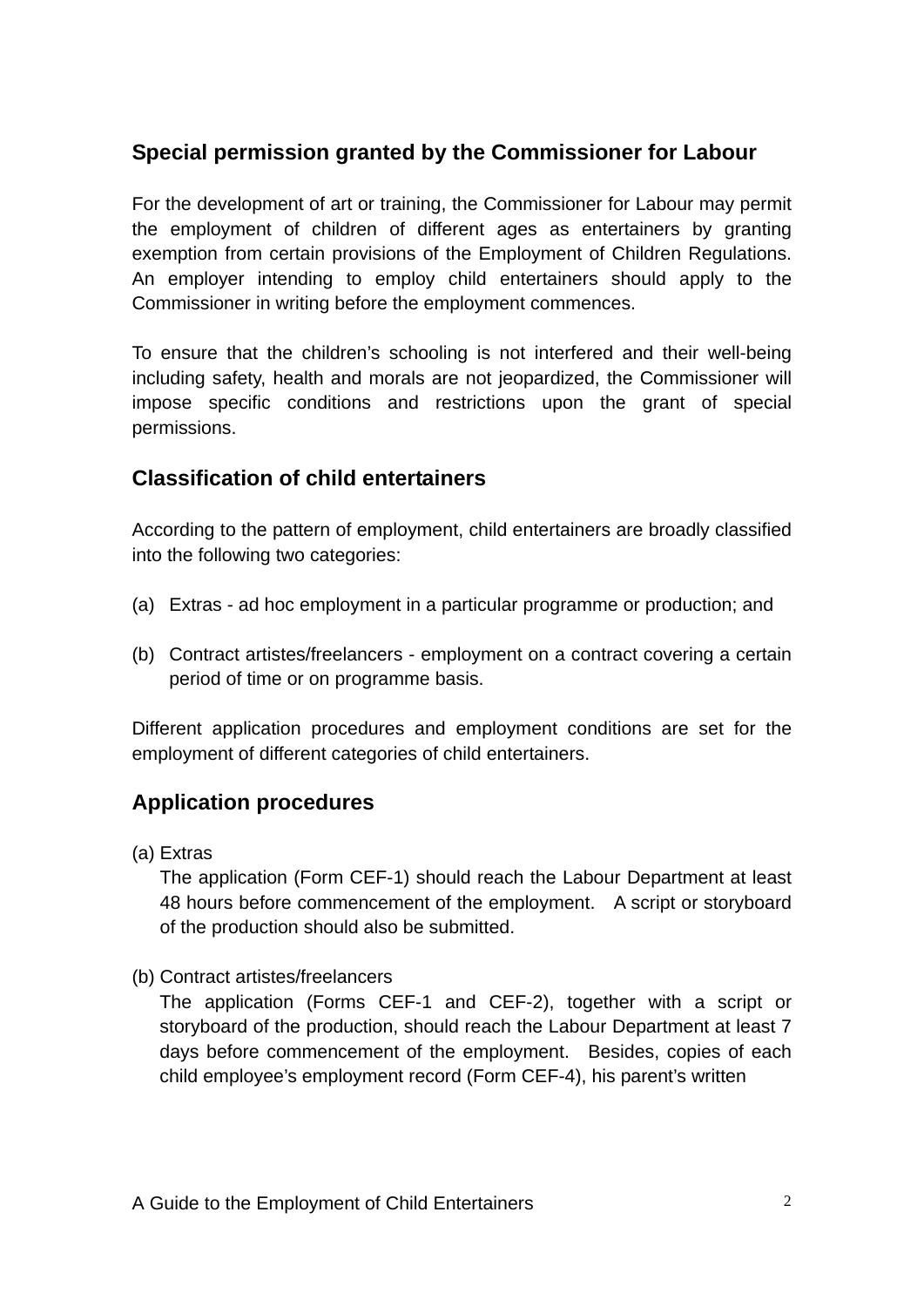consent to the employment (Form CEF-5), as well as a valid school attendance certificate\* or evidence of completion of Form III in respect of the child, should be submitted at the same time.

## **Standard conditions imposed upon the grant of the special permission**

(a) Basic conditions

- (i) No child shall be employed
	- ‧ before 7 a.m. or after 11 p.m.;
	- for a period of employment more than 8 hours on any day;
	- ‧ for working more than 4 hours on school day during the school term;
	- ‧ during school hours;
	- ‧ for more than 4 days in a week and during school term for more than 3 days from Monday to Saturday;
	- ‧ during the 12 hours immediately following the ending of his work on any day; and
	- ! to work continuously for more than 5 hours without a break of not less than 1hour for a meal or rest and, in the case of a child under the age of 6, without an additional rest period of not less than half an hour within the said spell of 5 hours.
- (ii) Free transport should be provided to take each child employee home if he is required to work after 7 p.m.
- (iii) No child shall be engaged in any act that is dangerous to his life, health or morals.
- (b) Additional conditions for child extras

The following documents shall be maintained and made available for inspection by Labour Inspectors of the Labour Department during the employment period, and shall be sent to the Labour Department within 14 days from the last day of employment:

\* *A "school attendance certificate" is a document issued by the school head, certifying that the child employee is attending at the school. When a child is offered an employment, his parent should apply to the school head for this certificate.* 

A Guide to the Employment of Child Entertainers 3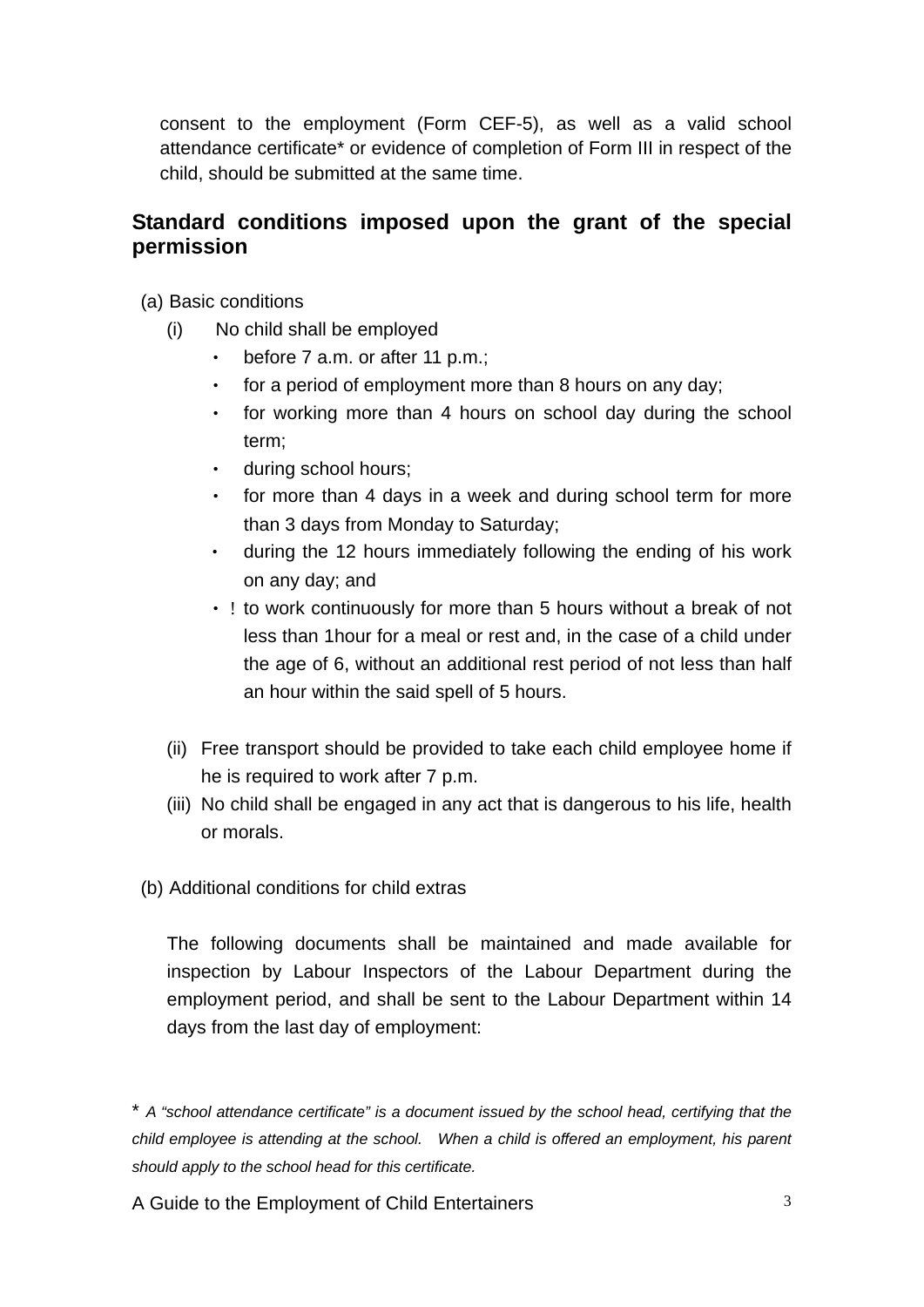- (i) an employment record in respect of each and every child entertainer containing his personal particulars and information about the employment; and
- (ii) a written consent to the employment from the child's parent and indicating the name of school and class the child is attending.
- (c) Additional conditions for contract artistes/freelancers

The following documents shall be maintained and made available for inspection by Labour Inspectors:

- (i) an employment record in respect of each and every child entertainer containing his personal particulars and information about the employment;
- (ii) a written consent to the employment from the child's parent; and
- (iii) a valid school attendance certificate or evidence of completion of Form III in respect of the child.

## **Children participating in cultural performance**

An organising institution intending to arrange children to participate in cultural performances will only be required to notify Labour Department 14 days before the commencement of the performance in a standard notification form (Form CEF-6), rather than to seek special permission from the Commissioner for Labour, if the following criteria are met:

- (a) the children and/or their parents/guardians do not receive any pecuniary reward, in whatever terms or titles, for taking part in the performance\*; and
- (b) the safety, health and welfare, as well as the schooling and morals of the children are not jeopardized in the course of the activities, e.g. the frequency of performances does not exceed seven days per month or four days per week.

met, the organsing institution will be informed in writing that formal application If the Labour Department is satisfied that the criteria outlined above are fully

<sup>\*</sup> For example, lunch box, costumes or transport provided free of charge by the *organising institution will not be treated as pecuniary reward; while meal/clothing/traveling allowances in monetary terms will be counted as part of wages or pecuniary reward*.

A Guide to the Employment of Child Entertainers 4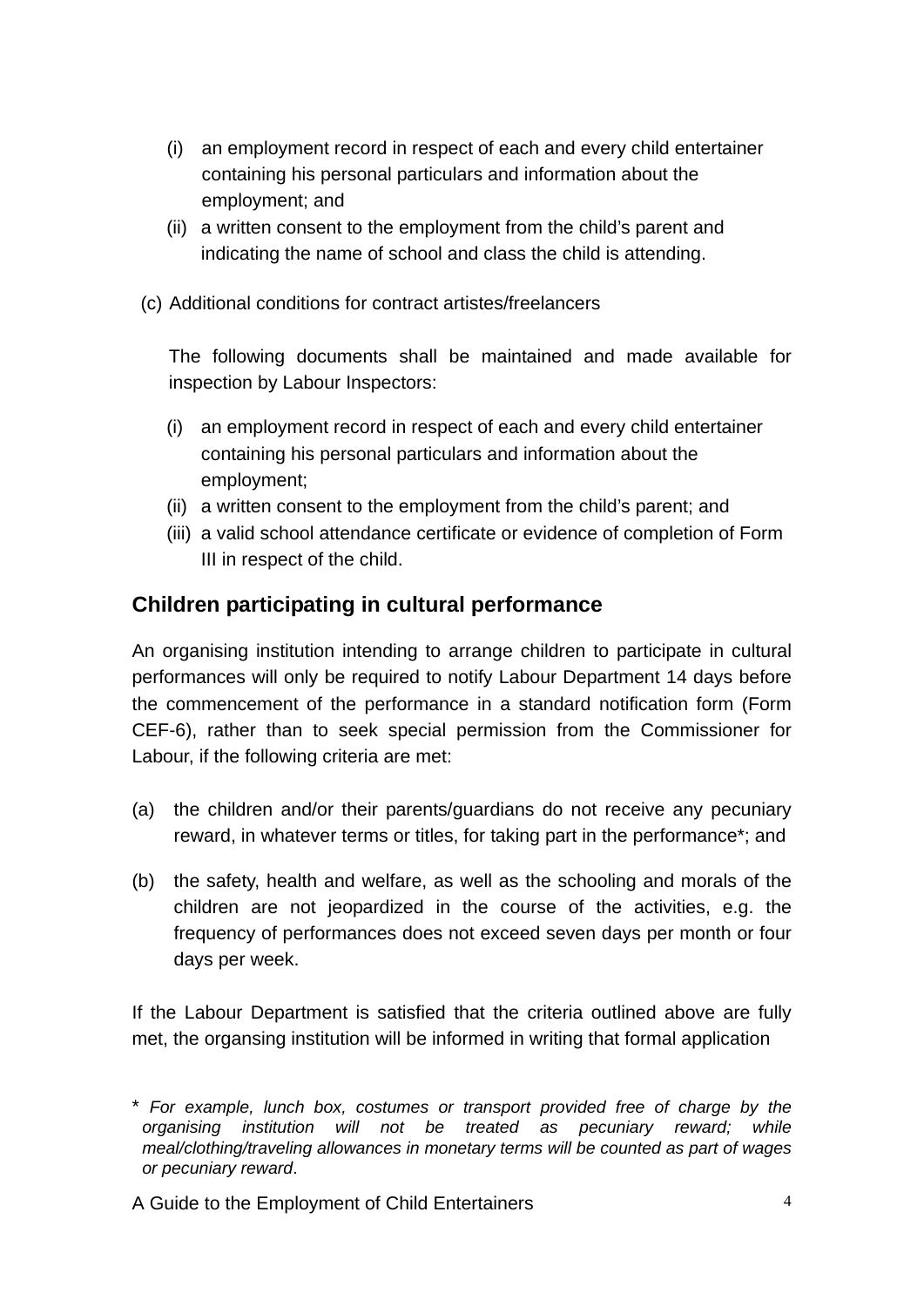for the Commissioner for Labour's permission is not required. To protect the welfare of child performers, the organising institution should take out accident or other relevant insurance so that the children are protected in case of accident during performance.

If, after scrutinising the notification, the Labour Department considers that a formal application for the Commissioner for Labour's approval is required, the organising institution will also be informed in writing that formal application should be submitted. Such application should be accompanied by the required documents, including written consent from the child's parent/guardian and valid school attendance certificate.

## **Employment of overseas child entertainers**

Overseas employees employed in Hong Kong are subject to certain immigration conditions imposed by the Immigration Department of HKSAR Government. Employers intending to employ overseas child entertainers to perform in Hong Kong should apply to the Commissioner for Labour in writing like their local counterparts. According to circumstances of each case, the Commissioner may waive certain provisions to be complied with by the employers and impose additional conditions and restrictions.

## **Offences and penalties**

Any person who unlawfully employs a child is liable to a maximum fine of \$50,000 upon conviction. Any employer who breaches any conditions imposed by the Commissioner for Labour may result in cancellation of the special permission and criminal prosecution.

## **Relevant labour legislation**

- (a) Occupational Safety and Health Ordinance (Cap. 509) This Ordinance and its subsidiary regulations are enacted to:
	- (i) ensure the safety and health of employees at work;